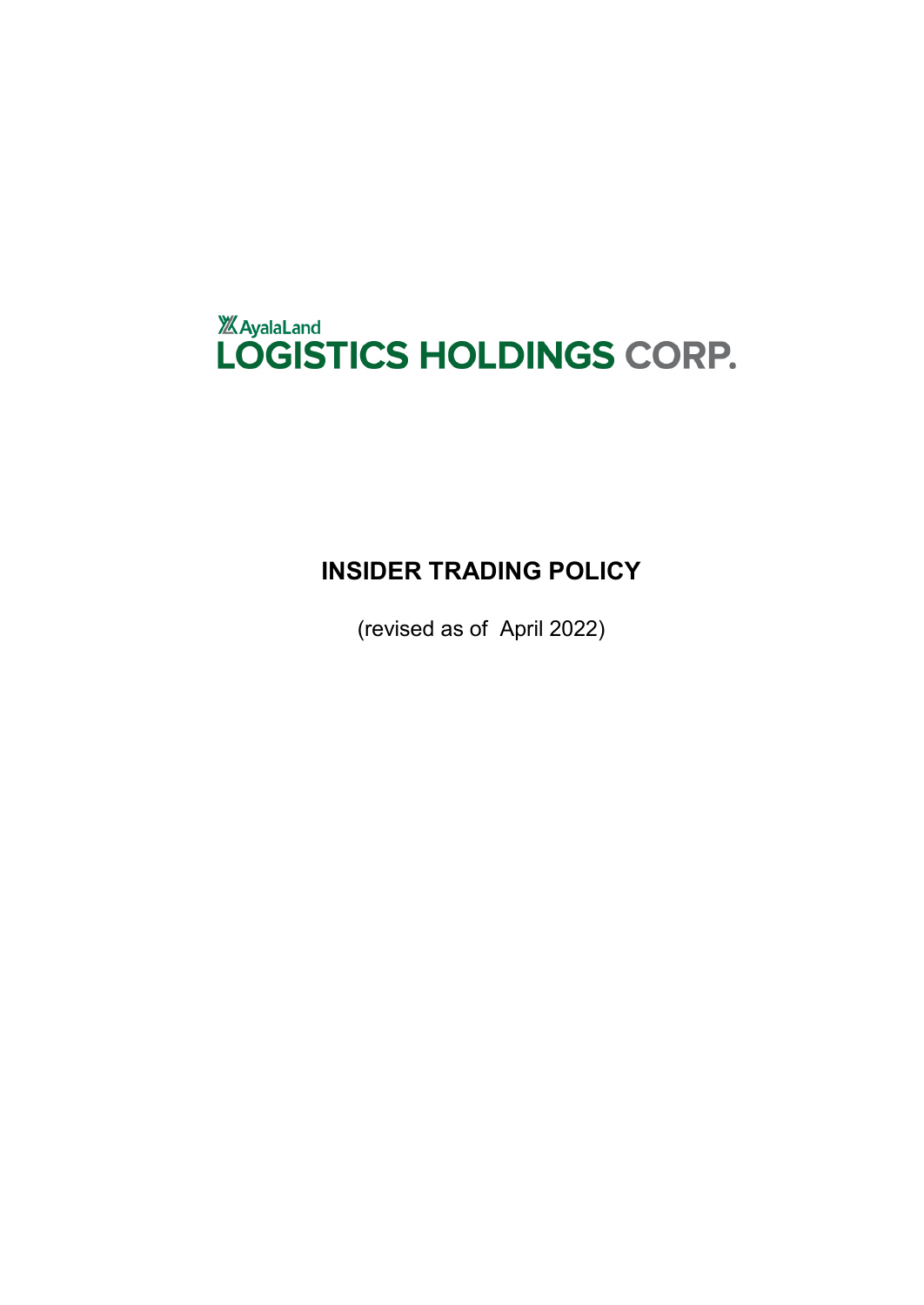# **Contents Page**

|                        | 1. STATEMENT OF POLICY                                                      | 1              |
|------------------------|-----------------------------------------------------------------------------|----------------|
| 2 <sub>1</sub>         | <b>COVERAGE</b>                                                             | 1              |
|                        | 3. DEFINITION OF TERMS                                                      | 1              |
| $4_{-}$                | <b>PROVISIONS</b>                                                           | $\overline{2}$ |
|                        | 5. REPORTING OBLIGATION                                                     | $\overline{2}$ |
|                        | 6. REQUIREMENT FOR TRADING OF THE CORPORATION'S<br><b>SECURITIES</b>        | 3              |
|                        | 7. COVERED PERSONS FOR LISTED SUBSIDIARIES                                  | 3              |
|                        | 8. REPORTING TO THE CORPORATE GOVERNANCE AND<br><b>NOMINATION COMMITTEE</b> | 3              |
|                        | 9. CORRESPONDING SANCTIONS                                                  | 3              |
| <b>10. EFFECTIVITY</b> |                                                                             |                |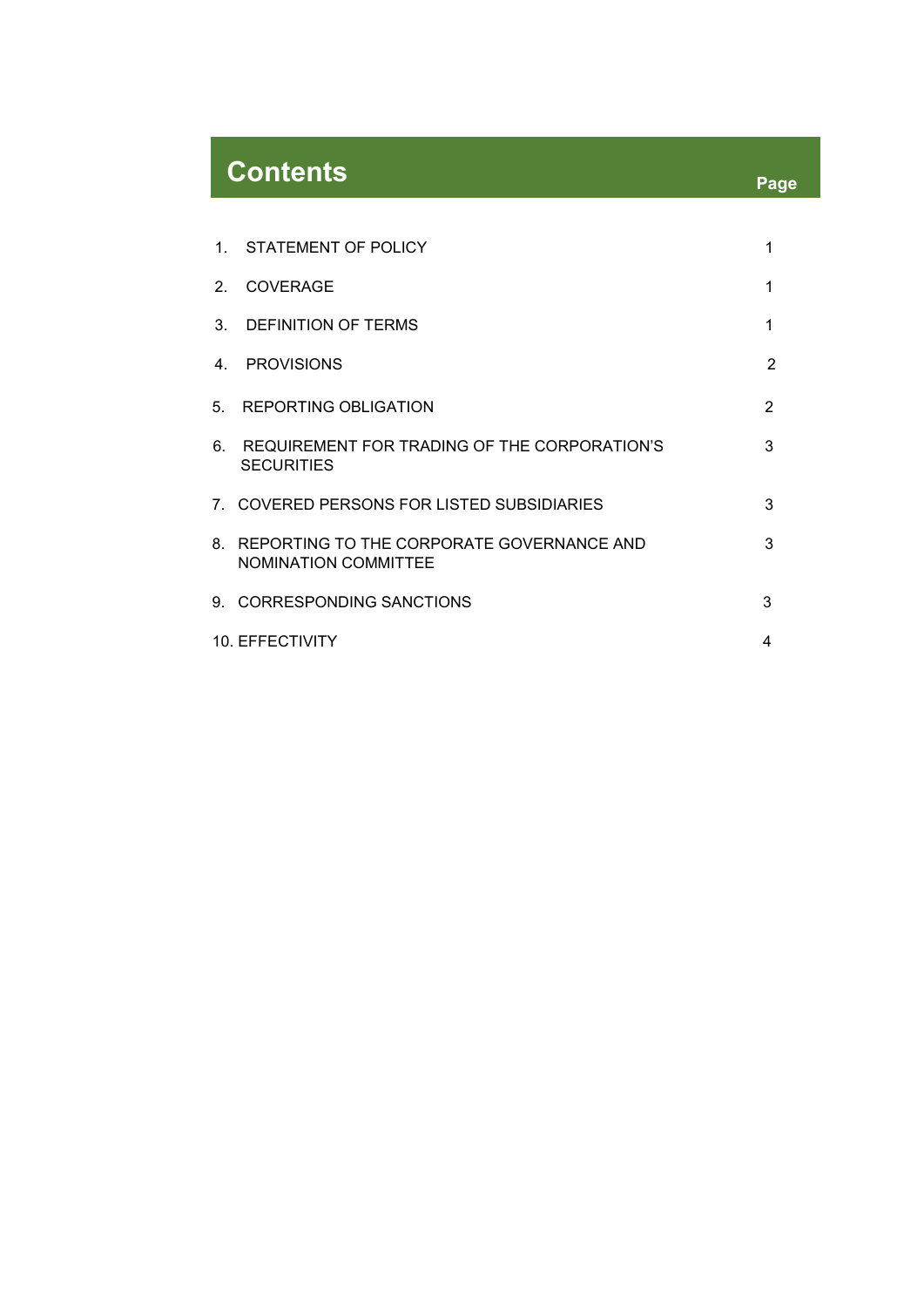# **INSIDER TRADING POLICY**

Document Information

| Date Created   | 10 December 2012                                                  |
|----------------|-------------------------------------------------------------------|
| Date/s Amended | 22 March 2018, 14 October 2019; 23 February 2021; 9 November 2021 |
| Latest Version | Approved on 21 April 2022                                         |

#### **1. STATEMENT OF POLICY**

AyalaLand Logistics Holdings Corp. ("ALLHC" or the "Corporation") adopts this Insider Trading Policy to serve as a guide in the trading of the Corporation's securities as well as the Listed Subsidiaries' securities, where applicable.

ALLHC is a publicly-listed company in the Philippine Stock Exchange (PSE) and is mandated to comply with all laws, rules, regulations pertaining to Insider Trading under the Securities Regulation Code (SRC). Under Section 27 of the SRC, it is unlawful for an insider to sell or buy shares of their respective companies while in possession of material information with respect to the company that is not generally available to the public.

#### **2. COVERAGE**

This policy applies to all Covered Persons who are in possession of material non-public information.

This policy shall also apply to Extended Covered Persons as set forth in Section 7 hereof.

#### **3**. **DEFINITION OF TERMS**

- **3.1 Securities** shall include shares of stocks, bonds debentures, notes, evidences of indebtedness, asset-backed securities; investment contracts, certificates of interest or participation in a profit-sharing agreement, certificates of participation, trust certificates, voting trust certificates or similar instruments; and other instruments that may, in the future, be determined by the Securities and Exchange Commission (SEC).
- **3.2 Covered Persons** shall refer to all incumbent directors, officers, employees, consultants, advisers of the Corporation, and members of their immediate families who are living in the same household, who have the knowledge of material information about the Corporation that is not disclosed or generally available to the public.
	- **3.2.1 Officers** shall refer to the President and CEO, Chief Finance Officer, Chief Operating Officer, Vice-Presidents or equivalent heads of departments, Chief Audit Executive, Compliance Officer, Chief Risk Officer, Treasurer, Legal Officer, Data Protection Officer, Corporate Secretary, Assistant Corporate Secretary and Compliance Officer for Privacy.
	- **3.2.2 Extended Covered Persons** shall refer to all incumbent directors and Officers of the Corporation and members of their immediate families who are living in the same household, who have the knowledge of material information about the Listed Subsidiaries that is not disclosed or generally available to the public.
- **3.3 Listed Subsidiaries** shall refer to corporations duly registered with the Securities and Exchange Commission of the Philippines (SEC) and whose securities are listed in the PSE and more than fifty percent (50%) of the voting stock of which is owned or controlled, directly or indirectly, through one or more intermediaries, by the Corporation,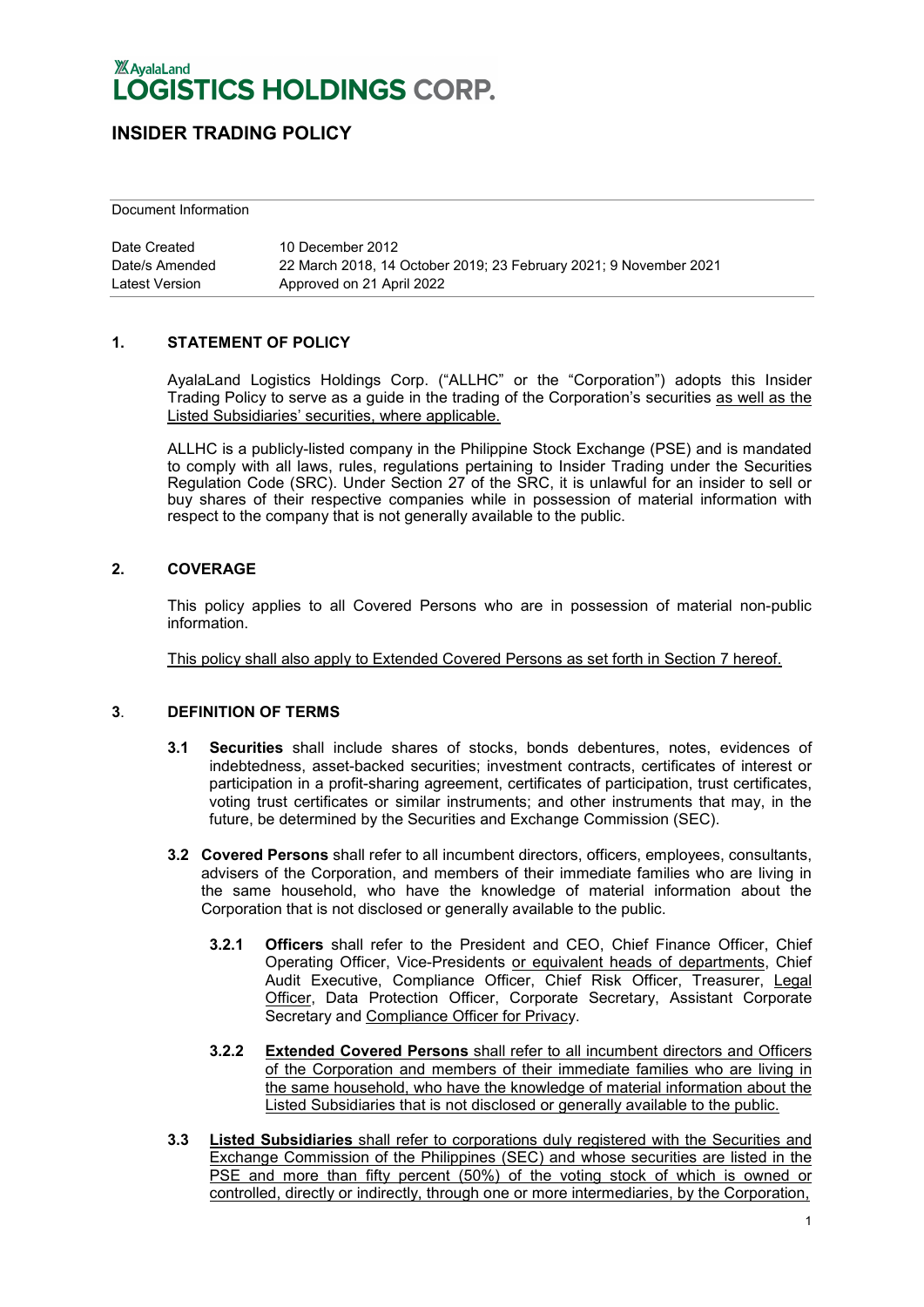## **INSIDER TRADING POLICY**

#### Document Information

| Date Created   | 10 December 2012                                                  |
|----------------|-------------------------------------------------------------------|
| Date/s Amended | 22 March 2018, 14 October 2019; 23 February 2021; 9 November 2021 |
| Latest Version | Approved on 21 April 2022                                         |

#### as applicable.

- **3.4 Material Non-Public Information** shall refer to information that has not been disclosed to the public and would likely affect the market price of the Corporation's Securities after being disseminated to the public and after the lapse of reasonable time for the market to absorb the information; or would be considered by a reasonable person as important, under the circumstances, in determining his/her/its course of action whether to buy, sell, or hold the Corporation's securities. As a general rule, information required to be disclosed under the rules of the SEC and the PSE should always be considered material in nature. Material information includes, but is not limited to:
	- a. Annual and quarterly financial results;
	- b. Mergers/acquisitions/divestitures/joint ventures (equivalent to 10% or more of the Corporation's total assets);
	- c. Dividend declarations and changes in dividend policy;
	- d. Stock splits;
	- e. Material equity investments, debt offerings or equity placements and offerings (involving amounts equivalent to 10% or more of the Corporation's total assets);
	- f. Material litigation exposure (involving amounts equivalent to 10% or more of the Corporation's total assets); and
	- g. Major changes in key senior management positions.

#### **4. PROVISIONS**

Trading by Covered Persons of the Corporation's securities is generally allowed by law and by the Corporation, except in the following instances:

#### **4.1 While in possession of material non-public information**

All Covered Persons, from the time they obtained knowledge of such material non-public information is prohibited from trading the Corporation's securities, directly or indirectly, and not allowed to communicate, directly or indirectly, such material non-public information to any person until it is disseminated to the public and two (2) trading days have lapsed from the disclosure thereof for the market to absorb such information.

#### **4.2 During a blackout period**

In addition to the prohibition under the immediately preceding paragraph, all Covered Persons are prohibited from trading the Corporation's securities on the day of disclosure and during the following blackout periods, whether or not in possession of material nonpublic information:

- a. For structured disclosures five (5) trading days before, and two (2) trading days after the disclosure of quarterly and annual financial results; and
- b. For non-structured disclosures two (2) trading days after the disclosure of any material information other than quarterly and annual financial results.

Office bulletins for special blackout periods pertaining to non-structured disclosures will be issued by the Compliance Officer.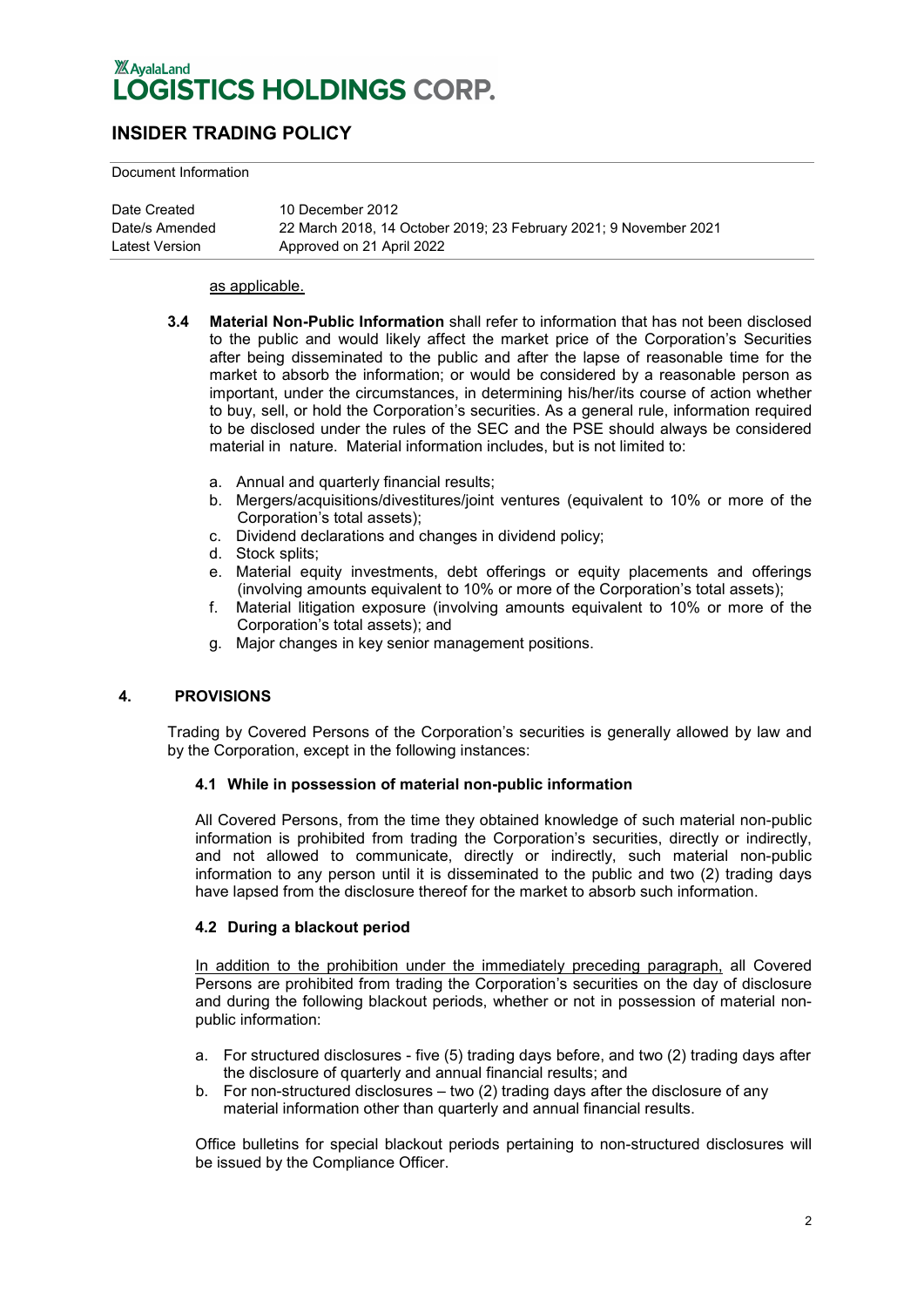### **INSIDER TRADING POLICY**

Document Information

| Date Created   | 10 December 2012                                                  |
|----------------|-------------------------------------------------------------------|
| Date/s Amended | 22 March 2018, 14 October 2019; 23 February 2021; 9 November 2021 |
| Latest Version | Approved on 21 April 2022                                         |

The sale of shares acquired from options is subject to the above-mentioned blackout periods. However, the exercise of stock options may be done at any time even during blackout periods.

#### **4.3 Within the Short-Swing Rule**

Any director or officer is prohibited from profiting from the purchase-and-sale or the saleand-purchase of the Corporation's securities within a period of less than six (6) months regardless of the intent, pursuant to Section 23.2 of the SRC in respect of the Short-Swing Rule.

The exceptions are: (i) if the Corporation's securities were acquired in good faith in connection with debts previously contracted or obtained; and (ii) the transactions arising from compensation arrangements between the director or officer, and the Corporation, previously approved by the Board of Directors or the Executive Committee.

In addition to any disciplinary action that may be imposed for violation of this particular restriction, all profits realized within that period should be disgorged in favor of or turned over to the Corporation.

#### **5. REPORTING OBLIGATION**

All incumbent directors and officers and their respective immediate family members who are living with them in the same household shall report their trades to the Office of the Compliance Officer within three (3) business days from dealing such securities. This shall be subsequently reported to the SEC and PSE in compliance with existing rules and regulations.

All other Covered Persons namely, employees, consultants, advisers and their respective immediate family members who are living with them in the same household shall likewise report their trades (if any) of the Corporation's securities to the Office of the Compliance Officer, quarterly, within ten (10) days from the end of each quarter.

All trades must be reported within the prescribed period to the Office of the Compliance Officer by sending an email to [compliance@aglegal.com.ph](mailto:compliance@aglegal.com.ph) and [allhc.compliance@ayalalandlogistics.com](mailto:allhc.compliance@ayalalandlogistics.com) in the prescribed format as set forth in Annex "A".

When in doubt, the Covered Person should consult the Office of the Compliance Officer, prior to transacting securities of the Corporation, in order to determine if the trade will, or will not violate this policy.

#### **6. REQUIREMENT FOR TRADING OF SECURITIES OF THE CORPORATION**

Officers of the Corporation who intend to or are trading the securities of the Corporation are required to open an account with and trade the Corporation's Securities only through BPI Securities and execute the necessary waivers to allow the Corporation to examine such trades at any time. Directors of the Corporation who may be trading securities of the Corporation through BPI Securities or other securities firms shall likewise execute the necessary waivers to allow the Corporation to examine such trades at any time. The Corporation shall conduct regular compliance audits in this regard.